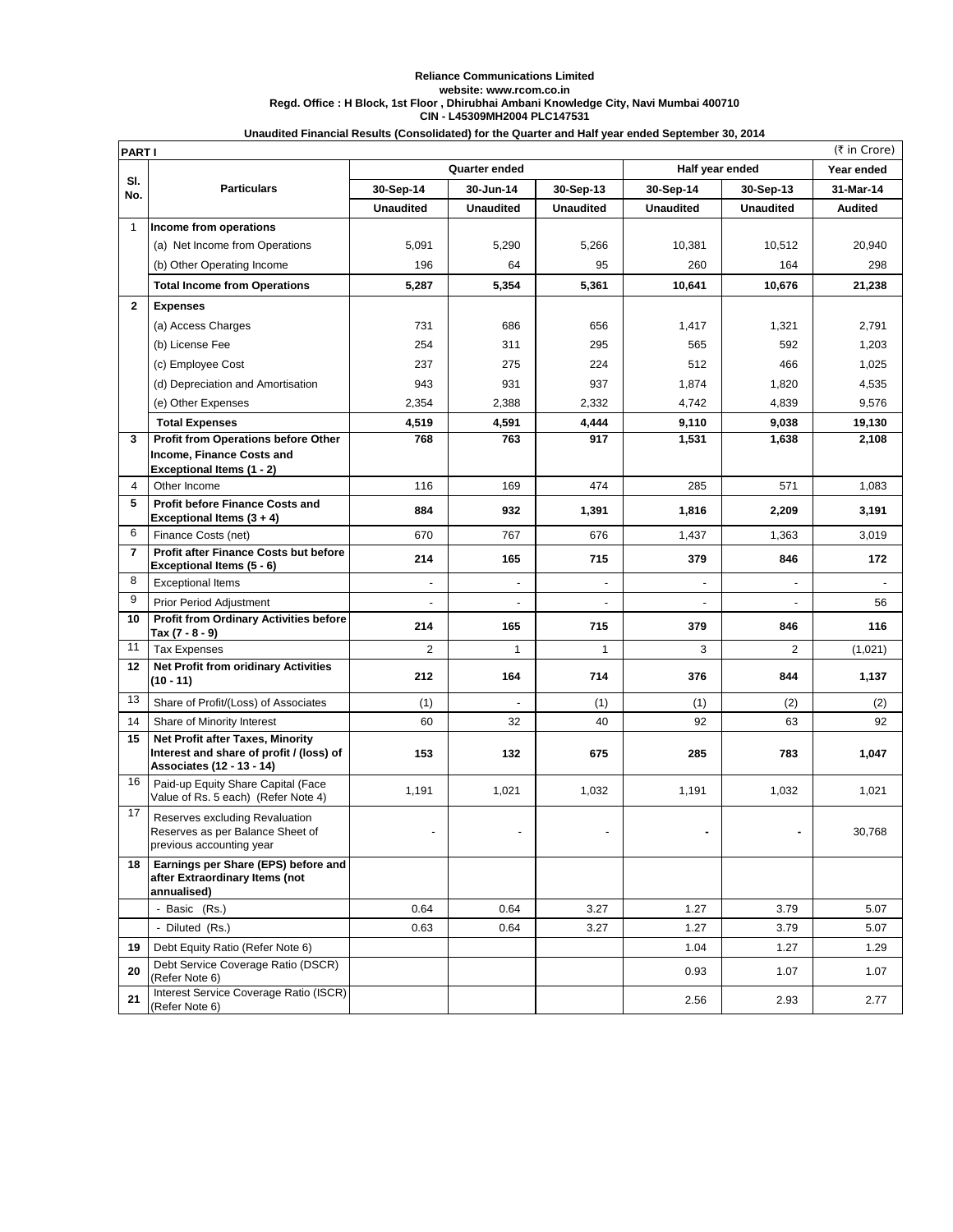| <b>PART II</b>            |                                                                        |                  |                  |                  |                            |                  |                |  |
|---------------------------|------------------------------------------------------------------------|------------------|------------------|------------------|----------------------------|------------------|----------------|--|
| <b>Select Information</b> |                                                                        |                  |                  |                  |                            |                  |                |  |
|                           | <b>Particulars</b>                                                     | Quarter ended    |                  |                  | Half year ended            |                  | Year ended     |  |
| SI.<br>No.                |                                                                        | 30/Sep/2014      | 30/Jun/2014      | 30/Sep/2013      | 30/Sep/2014                | 30/Sep/2013      | 31/Mar/2014    |  |
|                           |                                                                        | <b>Unaudited</b> | <b>Unaudited</b> | <b>Unaudited</b> | <b>Unaudited</b>           | <b>Unaudited</b> | <b>Audited</b> |  |
| А                         | <b>Particulars of Shareholding</b>                                     |                  |                  |                  |                            |                  |                |  |
| 1                         | <b>Public Shareholding</b>                                             |                  |                  |                  |                            |                  |                |  |
|                           | Number of Shares                                                       | 1,003,003,901    | 664,717,704      | 664,718,324      | 1,003,003,901              | 664,718,324      | 664,717,704    |  |
|                           | Percentage of Shareholding                                             | 41.75%           | 32.20%           | 32.20%           | 41.75%                     | 32.20%           | 32.20%         |  |
| $\overline{2}$            | <b>Promoters and Promoter Group</b><br>Shareholding                    |                  |                  |                  |                            |                  |                |  |
|                           | (a) Pledged / Encumbered                                               |                  |                  |                  |                            |                  |                |  |
|                           | - Number of Shares                                                     | Nil              | Nil              | Nil              | Nil                        | Nil              | Nil            |  |
|                           | - Percentage of Shares (as a % of                                      |                  |                  |                  |                            |                  |                |  |
|                           | the total shareholding of promoters                                    | N.A.             | N.A.             | N.A.             | N.A.                       | N.A.             | N.A.           |  |
|                           | and Promoter Group)                                                    |                  |                  |                  |                            |                  |                |  |
|                           | - Percentage of Shares (as a % of<br>the total share capital of the    | N.A.             | N.A.             | N.A.             | N.A.                       | N.A.             | N.A.           |  |
|                           | company)                                                               |                  |                  |                  |                            |                  |                |  |
|                           | (b) Non-encumbered                                                     |                  |                  |                  |                            |                  |                |  |
|                           | - Number of Shares                                                     | 1,399,309,177    | 1,399,309,177    | 1,399,308,557    | 1,399,309,177              | 1,399,308,557    | 1,399,309,177  |  |
|                           | - Percentage of Shares (as a % of                                      |                  |                  |                  |                            |                  |                |  |
|                           | the total shareholding of promoters                                    | 100.00%          | 100.00%          | 100.00%          | 100.00%                    | 100.00%          | 100.00%        |  |
|                           | and Promoter Group)                                                    |                  |                  |                  |                            |                  |                |  |
|                           | - Percentage of Shares (as a % of                                      |                  |                  |                  |                            |                  |                |  |
|                           | the total share capital of the                                         | 58.25%           | 67.80%           | 67.80%           | 58.25%                     | 67.80%           | 67.80%         |  |
|                           | company)                                                               |                  |                  |                  |                            |                  |                |  |
| в                         | <b>Investor Complaints</b>                                             |                  |                  |                  |                            |                  |                |  |
|                           | <b>Particulars</b>                                                     |                  |                  |                  | Quarter ended 30-Sept-2014 |                  |                |  |
|                           | Pending at the beginning of the quarter<br>Received during the quarter |                  |                  |                  | Nil                        |                  |                |  |
|                           |                                                                        |                  |                  |                  | $\overline{7}$             |                  |                |  |

7 Nil

Disposed off during the quarter

Remaining unresolved at the end of the quarter

|     | Segment wise Revenue, Results and Capital Employed               |                  |                  |                  |                  |                  | (₹ in Crore)   |
|-----|------------------------------------------------------------------|------------------|------------------|------------------|------------------|------------------|----------------|
| SI. | <b>Particulars</b>                                               | Quarter ended    |                  |                  | Half year ended  |                  | Year ended     |
| No. |                                                                  | 30-Sep-14        | 30-Jun-14        | 30-Sep-13        | 30-Sep-14        | 30-Sep-13        | 31-Mar-14      |
|     |                                                                  | <b>Unaudited</b> | <b>Unaudited</b> | <b>Unaudited</b> | <b>Unaudited</b> | <b>Unaudited</b> | <b>Audited</b> |
|     | <b>Segment Revenue</b>                                           |                  |                  |                  |                  |                  |                |
|     | (a) India Operation                                              | 4.680            | 4.718            | 4.624            | 9,398            | 9,283            | 18.569         |
|     | (b) Global Operation                                             | 1,007            | 1.073            | 1,139            | 2,080            | 2,270            | 4,621          |
|     | Total                                                            | 5,687            | 5,791            | 5,763            | 11,478           | 11,553           | 23,190         |
|     | Less: Inter segment revenue                                      | (284)            | (268)            | (369)            | (552)            | (747)            | (1,310)        |
|     | <b>Income from Operations</b>                                    | 5,403            | 5,523            | 5,394            | 10,926           | 10,806           | 21,880         |
| 2   | <b>Segment Results</b>                                           |                  |                  |                  |                  |                  |                |
|     | Profit / (Loss) before Tax and Finance<br>Cost from each segment |                  |                  |                  |                  |                  |                |
|     | (a) India Operation                                              | 854              | 883              | 840              | 1.737            | 1,524            | 2,385          |
|     | (b) Global Operation                                             | 30               | 49               | 110              | 79               | 244              | 365            |
|     | Total                                                            | 884              | 932              | 950              | 1,816            | 1,768            | 2,750          |
|     | Add: Unallocable Revenue                                         | $\blacksquare$   | $\overline{a}$   | 441              | ٠                | 441              | 441            |
|     | Less: Finance Costs (net)                                        | 670              | 767              | 676              | 1,437            | 1,363            | 3,019          |
|     | Less: Exceptional Items                                          |                  |                  |                  |                  |                  |                |
|     | Less: Prior Period Adjustment                                    |                  |                  |                  |                  |                  | 56             |
|     | <b>Total Profit before Tax</b>                                   | 214              | 165              | 715              | 379              | 846              | 116            |
| 3   | <b>Capital Employed</b>                                          |                  |                  |                  |                  |                  |                |
|     | (Segment assets - Segment liabilities)                           |                  |                  |                  |                  |                  |                |
|     | (a) India Operation                                              | 66,819           | 66,006           | 65,337           | 66,819           | 65,337           | 66,133         |
|     | (b) Global Operation                                             | 7,565            | 7.290            | 10.733           | 7,565            | 10.733           | 7.401          |
|     | (c) Others/ Unallocable                                          | 2,978            | 1,670            | 2,376            | 2,978            | 2,376            | 1,646          |
|     | <b>Total</b>                                                     | 77,362           | 74,966           | 78,446           | 77,362           | 78,446           | 75,180         |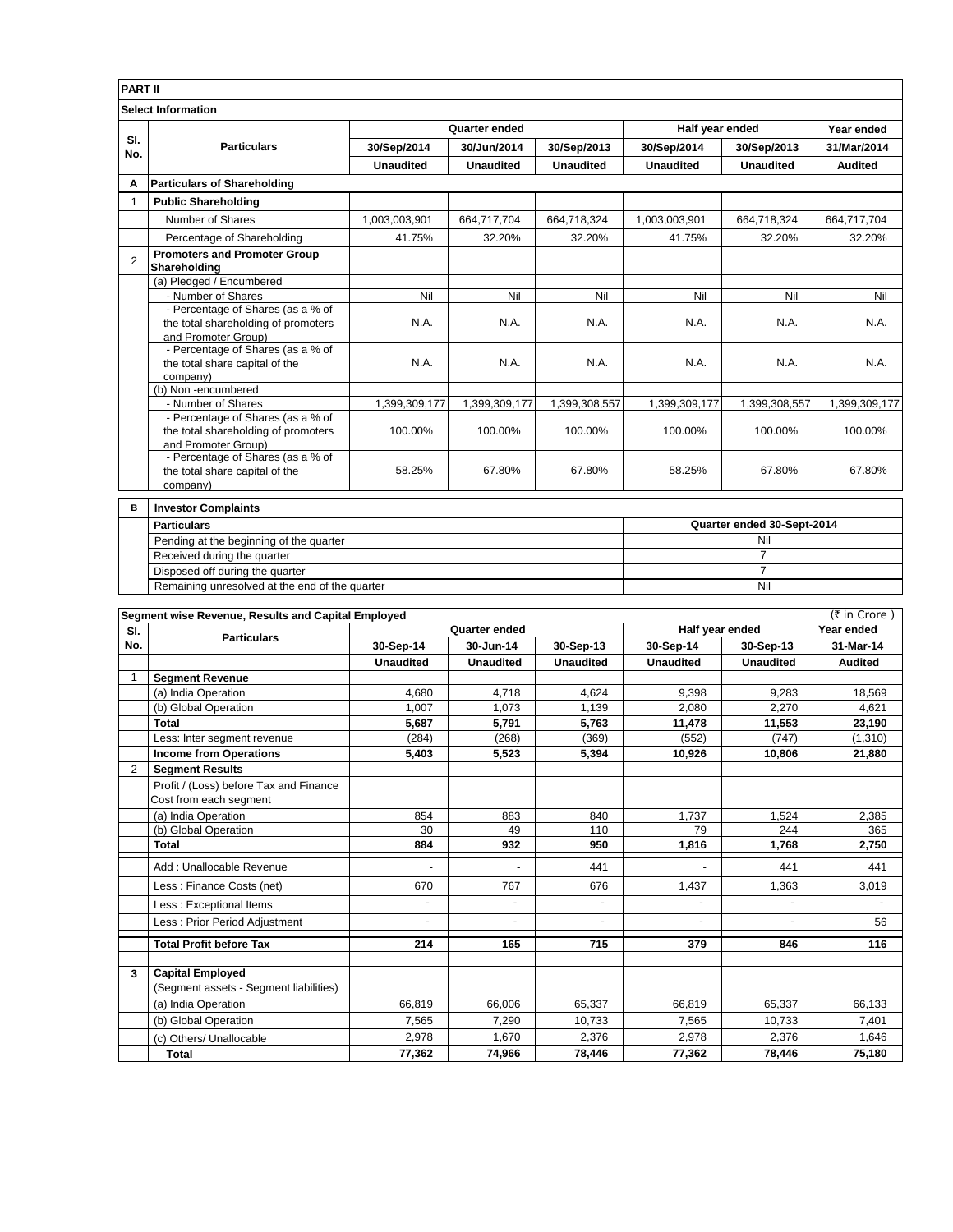|              | <b>Consolidated Statement of Assets and Liabilities</b>       |                  | (₹ in Crore)   |
|--------------|---------------------------------------------------------------|------------------|----------------|
|              |                                                               | As at            | As at          |
|              | <b>Particulars</b>                                            | 30-Sep-14        | 31-Mar-14      |
|              |                                                               | <b>Unaudited</b> | <b>Audited</b> |
| Α            | <b>Equity and Liabilities</b>                                 |                  |                |
| 1            | <b>Shareholders' Funds</b>                                    |                  |                |
|              | (a) Share Capital                                             | 1,191            | 1,021          |
|              | (b) Reserves and Surplus (Net of Rs. 380 crore relating to *) | 35,522           | 31,388         |
|              | (c) Money Received against Warrants                           | 650              |                |
|              | Sub-total - Shareholders' Funds                               | 37,363           | 32,409         |
| $\mathbf{2}$ | <b>Minority Interest</b>                                      | 838              | 743            |
| 3            | <b>Non Current Liabilities</b>                                |                  |                |
|              | (a) Long Term Borrowings                                      | 25,059           | 27,913         |
|              | (b) Deferred Tax Liabilities (Net)                            | 1,803            | 1,803          |
|              | (c) Other Long Term Liabilities                               | 863              | 915            |
|              | (d) Long Term Provisions                                      | 1,057            | 1,031          |
|              | <b>Sub-total - Non Current Liabilities</b>                    | 28,782           | 31,662         |
| 4            | <b>Current Liabilities</b>                                    |                  |                |
|              | (a) Short Term Borrowings                                     | 6,780            | 8,909          |
|              | (b) Trade Payables                                            | 4.459            | 3,516          |
|              | (c) Other Current Liabilities                                 | 13,346           | 11,856         |
|              | (d) Short Term Provisions                                     | 1,244            | 1,257          |
|              | <b>Sub-total - Current Liabilities</b>                        | 25,829           | 25,538         |
|              | <b>Total Equity and Liabilities</b>                           | 92.812           | 90.352         |
| в            | <b>Assets</b>                                                 |                  |                |
| 1            | <b>Non Current Assets</b>                                     |                  |                |
|              | (a) Fixed Assets                                              | 64,943           | 66,443         |
|              | (b) Goodwill on Consolidation                                 | 5,387            | 5,300          |
|              | (c) Non Current Investments                                   | 123              | 118            |
|              | (d) Deferred Tax Asset (net)                                  | 1,488            | 1,488          |
|              | (e) Long Term Loans and Advances                              | 4,194            | 3,542          |
|              | (f) Other Non Current Assets                                  | 83               | 84             |
|              | <b>Sub-total - Non Current Assets</b>                         | 76,218           | 76,975         |
| $\mathbf{2}$ | <b>Current Assets</b>                                         |                  |                |
|              | (a) Current Investments                                       | 1,065            | 605            |
|              | (b) Inventories                                               | 356              | 415            |
|              | (c) Trade Receivables                                         | 3.900            | 3,919          |
|              | (d) Cash and Cash Balances                                    | 1,354            | 504            |
|              | (e) Short Term Loans and Advances                             | 7.465            | 5.828          |
|              | (f) Other Current Assets                                      | 2,454            | 2,106          |
|              | <b>Sub-total - Current Assets</b>                             | 16,594           | 13,377         |
|              | <b>Total Assets</b><br>111.770007<br>270.000                  | 92,812           | 90,352         |

\* - 21,279,000 nos of equity shares held by ESOS Trust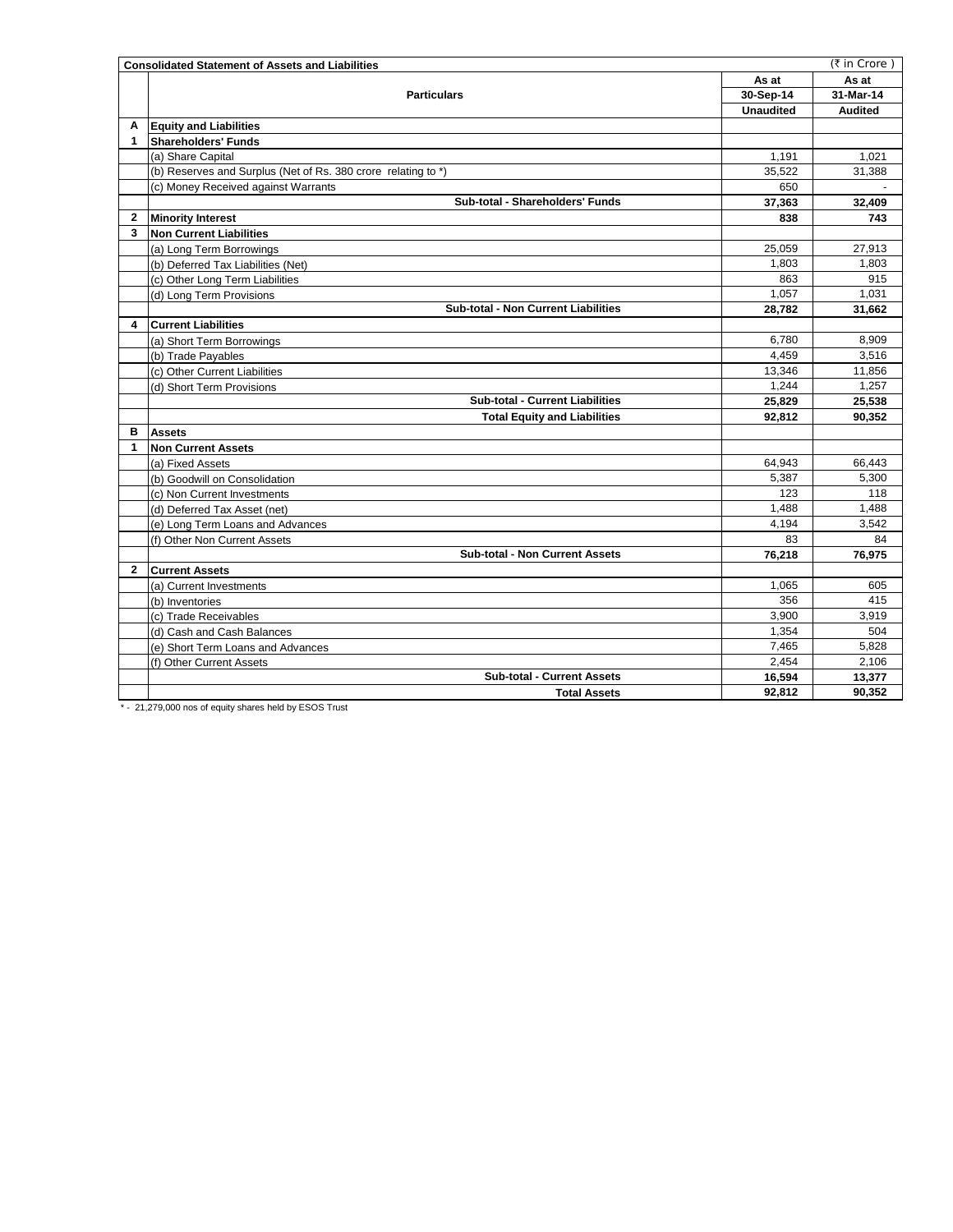## **Notes**

- 1. Figures of the previous period have been regrouped and reclassified, wherever required.
- 2. Pursuant to the Schemes of Arrangement ("the Schemes") sanctioned by the Hon'ble High Court of Judicature at Bombay, variation on account of changes in exchange rates including amortisation of the balance in "Foreign Currency Monetary Item Translation Difference Account (FCMITDA)" and depreciation consequent to addition of exchange differences to the cost of capitalised assets aggregating to  $\bar{\tau}$  233 crore and  $\bar{\tau}$  440 crore during the quarter and half year ended on September 30, 2014 respectively are withdrawable from General Reserve. These withdrawable items are not considered in the accounts for the quarter and half year ended on September 30, 2014 and consequently no withdrawal has been made. The necessary effects, if any, will be carried out at the year end. Consequently, reported Reserve and surplus, current liabilities, fixed assets and current assets would have been ₹ 35,082 crore, ₹ 25,837 crore, ₹ 64,734 crore and ₹ 16,607 crore respectively as at September 30, 2014. The Company has, as permitted under the said Schemes, adjusted additional depreciation of  $\bar{\tau}$  294 crore and  $\bar{\tau}$  588 crore, arising on fair value of the assets, for the quarter and half year ended on September 30, 2014 respectively by withdrawing an equivalent amount from General Reserve.
- 3. Pursuant to the Companies Act, 2013 (the Act) becoming effective from April 1, 2014, the Company and a subsidiary company have adopted estimated useful life of fixed assets as stipulated under Schedule II to the Act, except in case of some of its telecommunication equipments, as legally advised and as permitted by the said Schedule, where, based on condition of such telecommunication equipments, regular maintenance schedule, material of construction and past experience the Company has considered useful life of 20 years instead of 18 years and a subsidiary company has considered useful life of optic fiber cables as 35 years instead of 20 years applied hitherto.
- 4. The paid up share capital of the Company is net of 21,279,000 no. of equity shares, of  $\bar{z}$  5/- each,  $\bar{z}$ 11 crore being the face value of such equity shares. The Company has consolidated financial statements of the RCOM ESOS Trust as at 31<sup>st</sup> March, 2014 with Standalone financial results of the Company in terms of SEBI(ESOS and ESPS) Guidelines, 1999 and recent opinion of the Expert Advisory Committee (EAC) of the Institute of Chartered Accountants of India (ICAI).
- 5. The Company is operating with India Operations, Global Operations and Others/ Unallocated segments. Accordingly, segment-wise information has been given. This is in line with the requirement of AS 17 "Segment Reporting".
- 6. Formula used for the computation of ratios:
	- i ) Debt Equity Ratio = Debt/ Equity;
	- ii) Debt Service Coverage Ratio (DSCR) = Earnings before depreciation, interest, tax/ (Interest + Principal repayment);